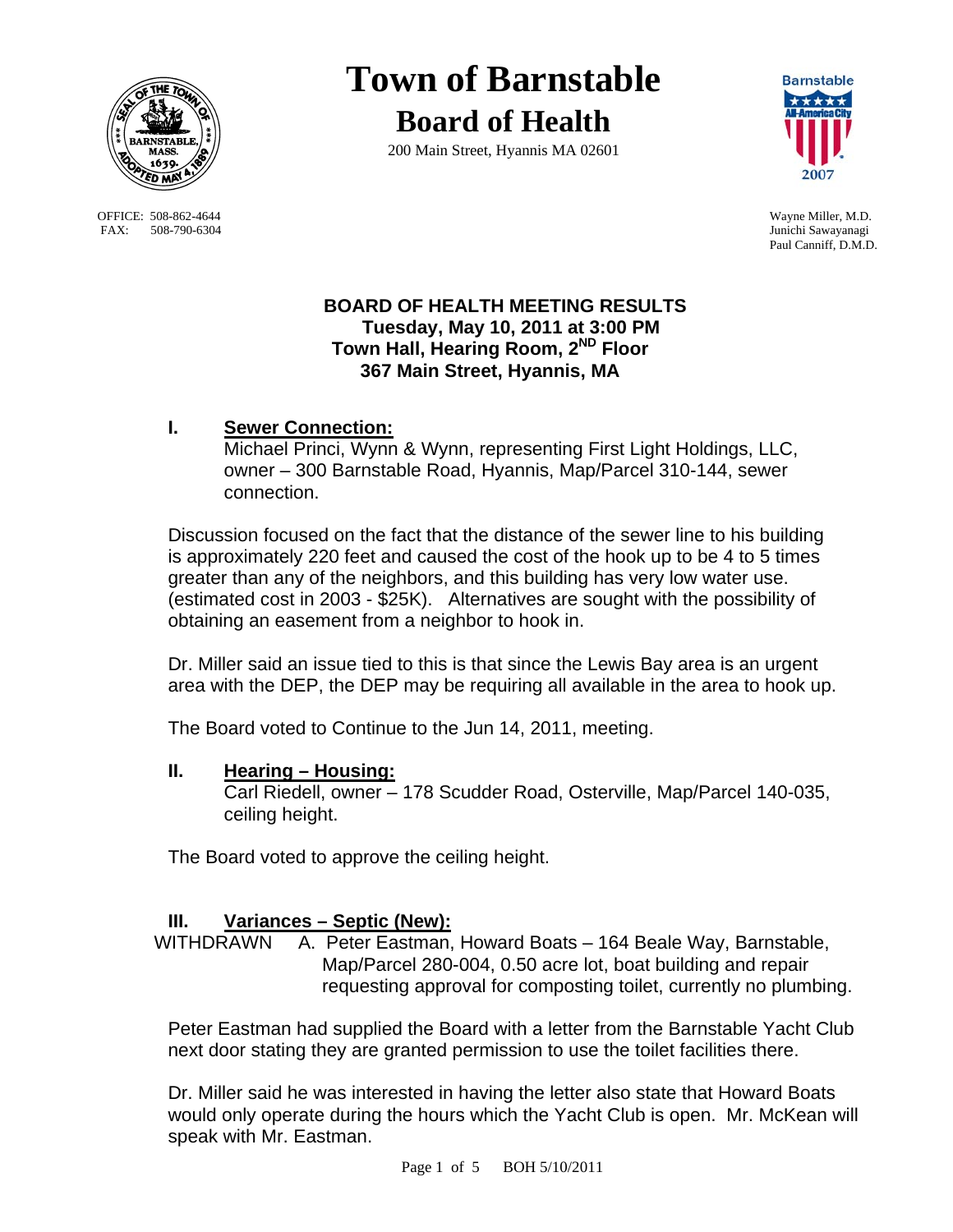POSTPONED B. Peter Sullivan, Sullivan Engineering representing C. William UNTIL BOH Carey, owner - 986 Sea View Avenue, #A, Osterville, Map/ JUN 14, 2011 Parcel 091-002, 2.72 acre parcel, proposal to grandfather four bedroom without installing new septic system.

#### **IV. I/A Monitoring:**

 Jerome Goldstein, owner – 199 Meadow Lane, West Barnstable, Map/Parcel 134-018-001, requesting a reduction in monitoring.

The Board voted to approve the reduction of the Innovative Alternative (I/A) septic system's monitoring plan to: once a year and it is to be monitored for total nitrogen only.

#### **V. Variance – Food (New):**

A. Michael Santos, building owner and representing Cape's Best Gyros & Grill – 569 Main St (formerly Café Samedy), grease trap variance.

The Board voted to approve a temporary grease trap variance with the length of the time of the variance to be determined by the Town Engineer, DPW, based on the fact that the three restaurants are operating with similar menus to the previous tenants who were there for three to five years and with the following conditions: 1) must work towards getting a minimum 1,500 gallon capacity grease tank installed, OR, 2) work towards proving the total effluent for the building is less than or equal to 5 mg/liter of grease as requested by the Town Engineer, DPW, 3) during the temporary variance, the two restaurants, Cape's Best Gyros & Grille and Hot Diggity Dogs N More, must use a grease recovery device and maintain a grease removal log, and 4) Cape's Best Gyros & Grill will eliminate the use of deep fryers and will use the stove or oven instead, 5) all paper products will be used as serve ware, 6) a grease recovery device (GRD) will be used, 7) a grease removal log will be maintained and easily accessible to the health inspector, and 8) if it is determined that an in-ground grease trap is required, an in-ground minimum 1,500 gallon capacity grease trap shall be installed before the established deadline.

B. Janis and Randy Gold, The Broken Cone – 569 Main Street, Unit# D-1, Hyannis, grease trap variance and increase seats to 29.

The DPW has previously said that the GRD does not have an affect on ice cream and this is not an issue with the sewer lines. The application stated, in error, an increase in seating. McGee's Ice Cream had previously been approved for 29 seats (9 in, 20 out). No vote was necessary for seating. It will be 29 seats, same as prior tenant.

The Board voted to approve a temporary grease trap variance with the length of the time of the variance to be determined by our Town Engineer, DPW, based on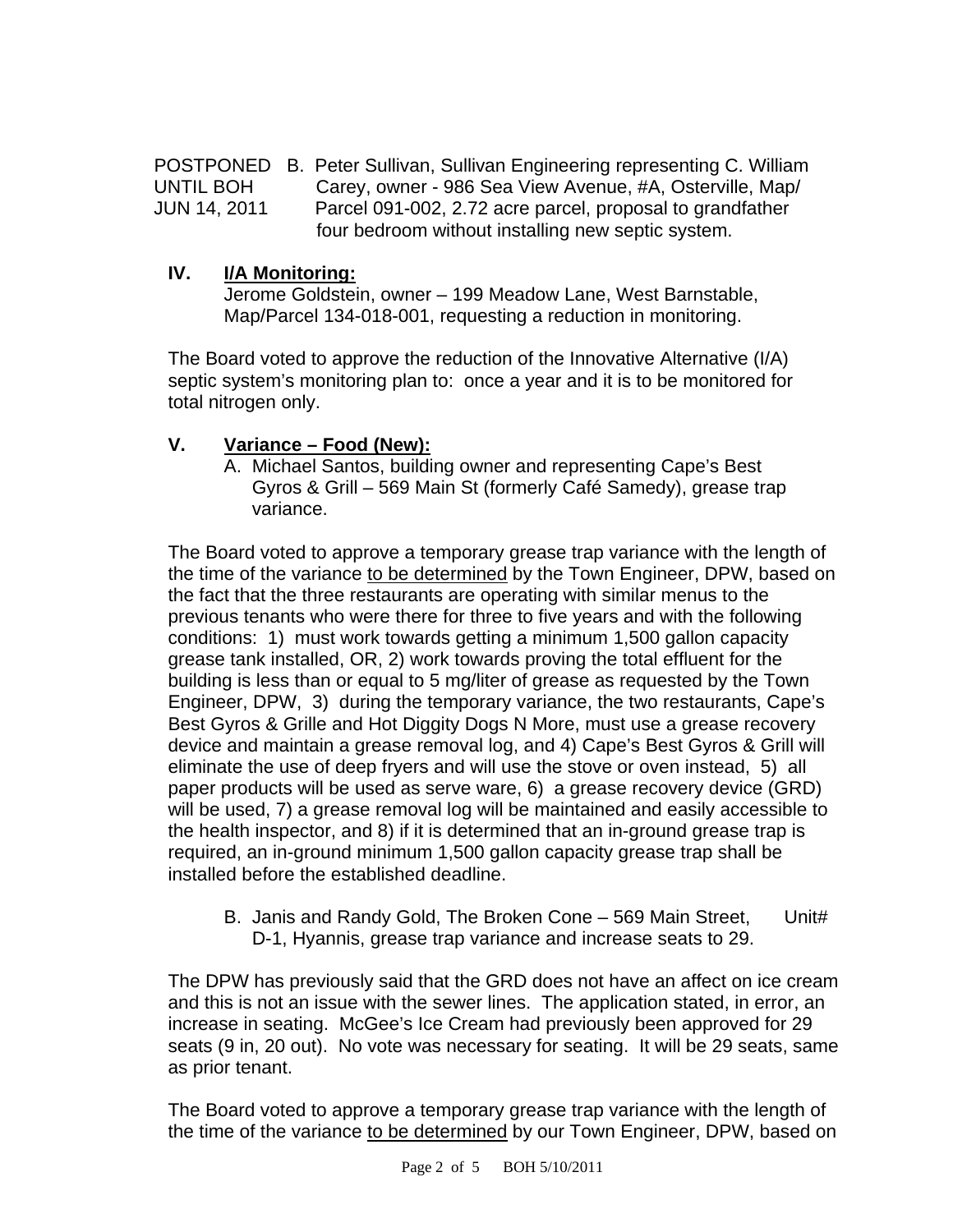the fact that the three restaurants are operating with similar menus to the previous tenants who were there for three to five years and with the following conditions: 1) must work towards getting a minimum 1,500 gallon capacity grease tank installed, OR, 2) work towards proving the total effluent for the building is less than or equal to 5 mg/liter of grease as required by our Town Engineer, DPW, 3) During the temporary variance, the two restaurants, Cape's Best Gyros & Grille and Hot Diggity Dogs N More, must use a grease recovery device and maintain a grease removal log, and 4) Cape's Best Gyros & Grill will eliminate the use of deep fryers and will use the stove or oven instead, 5) All paper products will be used as serve ware, 6) a grease recovery device (GRD) will be used, 7) a grease removal log will be maintained and easily accessible to the health inspector, and 8) if it is determined that an in-ground grease trap is required, an in-ground minimum 1,500 gallon capacity grease trap shall be installed before the established deadline.

C. Tracy Paulas, Hot Diggity Dogs N More – 569 Main Street, Unit# 11-D, Hyannis, grease trap variance and air curtain variance.

### TWO VARIANCES APPROVED.

The Board voted to approve a temporary grease trap variance with the length of the time of the variance to be determined by our Town Engineer, DPW, based on the fact that the three restaurants are operating with similar menus to the previous tenants who were there for three to five years and with the following conditions: 1) must work towards getting a minimum 1,500 gallon capacity grease tank installed, OR, 2) work towards proving the total effluent for the building is less than or equal to 5 mg/liter of grease as required by our Town Engineer, DPW, 3) During the temporary variance, the two restaurants, Cape's Best Gyros & Grille and Hot Diggity Dogs N More, must use a grease recovery device and maintain a grease removal log, and 4) Cape's Best Gyros & Grill will eliminate the use of deep fryers and will use the stove or oven instead, 5) All paper products will be used as serve ware, 6) a grease recovery device (GRD) will be used, 7) a grease removal log will be maintained and easily accessible to the health inspector, and 8) if it is determined that an in-ground grease trap is required, an in-ground minimum 1,500 gallon capacity grease trap shall be installed before the established deadline.

The Board voted to approve an air curtain variance for the food service window with the following condition: 1) a screen with a spring attached which will prompt the window to close after each use, and 2) the spring will be installed and inspected prior to the June 14, 2011 Board meeting.

D. Rick Bibeault, Mid-Cape Farmers Market, Hyannis, approval to add cheese and meats.

Rick withdrew the request for meats as the vendor has backed out.

The Board approved the cheese.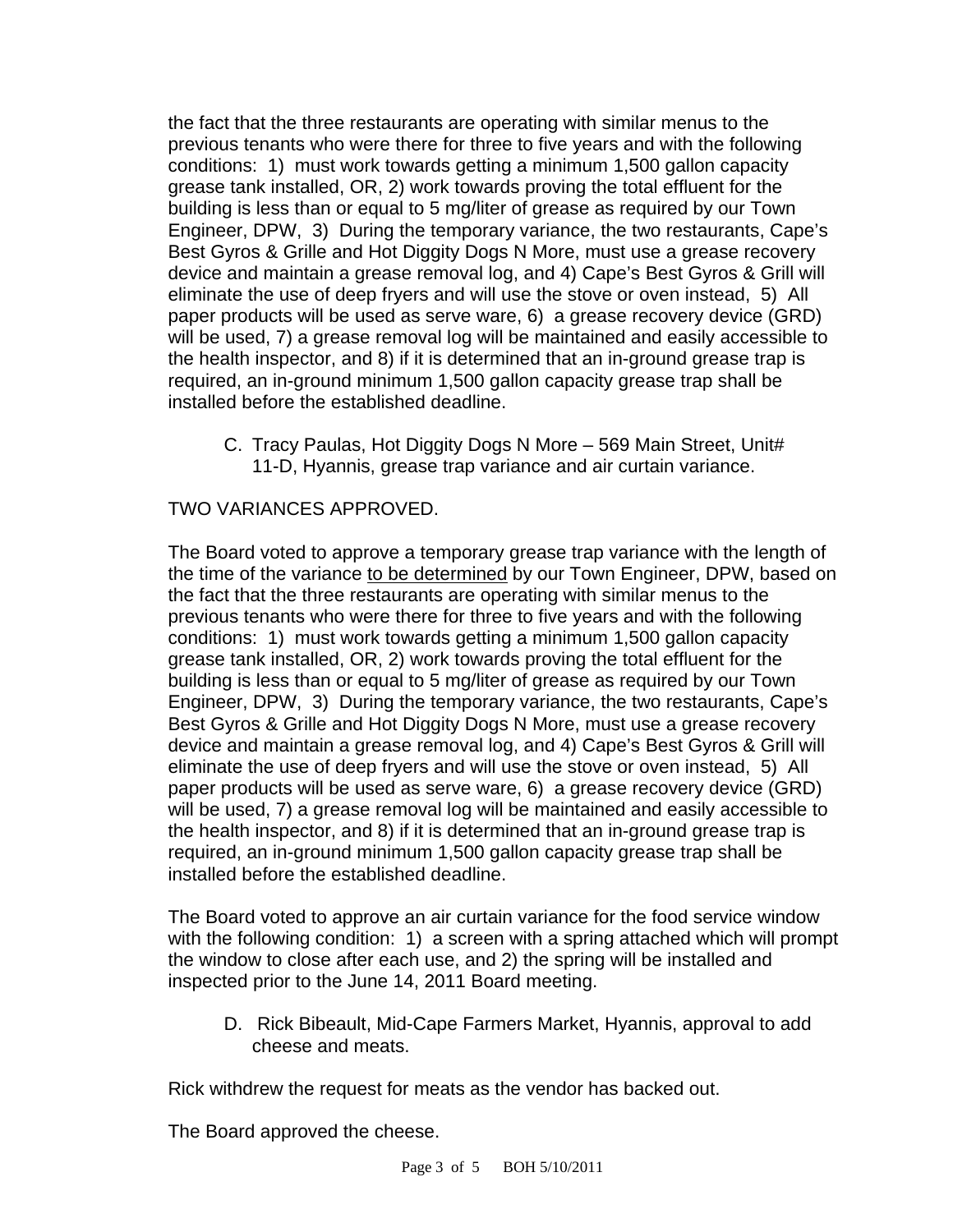The Board agreed the price for the two permits needed for the summer will be \$200 (\$100 x 2).

E. Rick Bibeault, Mid-Cape Farmers Market representing Jason O'Toole of Pizza Barbone, Temporary Food Permit for WIC: Jun 8, Jul 6, Aug 10, Sep 7 and Oct 5, 2011.

The Board approved the temporary permit to be done as one permit for \$35 covering 5 separate dates. The Pizza vendor is there to demonstrate it for WIC and he will also be selling the pizza so the price used is the \$35 rate.

F. Gary Cannon, Waldorf School of Cape Cod's 12<sup>th</sup> Annual Silent and Live Auction, Temporary Food Permit for Cotuit Center for the Arts, Route 28, Cotuit on May 21, 2011.

The Board voted to approve the 8 vendors with the allowance to expand to 12 vendors if they are approved by Mr. McKean, Health Director, and the paperwork will be required to be submitted to the Health Division a minimum of one week in advance to allow proper time.

G. John Greene representing Oceans 10 – 10 Ocean Street (formerly The Black Spot), Hyannis, grease trap variance.

Mr. Greene eliminated salads off his menu and said they are using all disposable products for serving ware.

The Board voted to approve a grease trap variance. A Grease Recovery Device (GRD) must be used and a grease removal log must be maintained and easily accessible to the health inspector. Note: The Health Division must go over the GRD use with Mr. Greene and the daily log. He had left the room prior to the Board finishing. (A grease interceptor is mentioned as a grease trap on the plan. This is not adequate.)

H. Jason Warren, Osterville Village Café – 3 Wianno Avenue, Osterville, toilet facility variance.

The Board voted to approve the toilet facility variance for one toilet.

I. Monty Liu (formerly MenChung Liu), Dragonlite Restaurant – 620 Main Street, Hyannis, variance for the operation of acidification of cooked rice.

The Board voted to approve the variance for HACCP Plan – acidification of cooked rice.

### **VI. Septic Installer:**

James Kelley, Dennis, MA